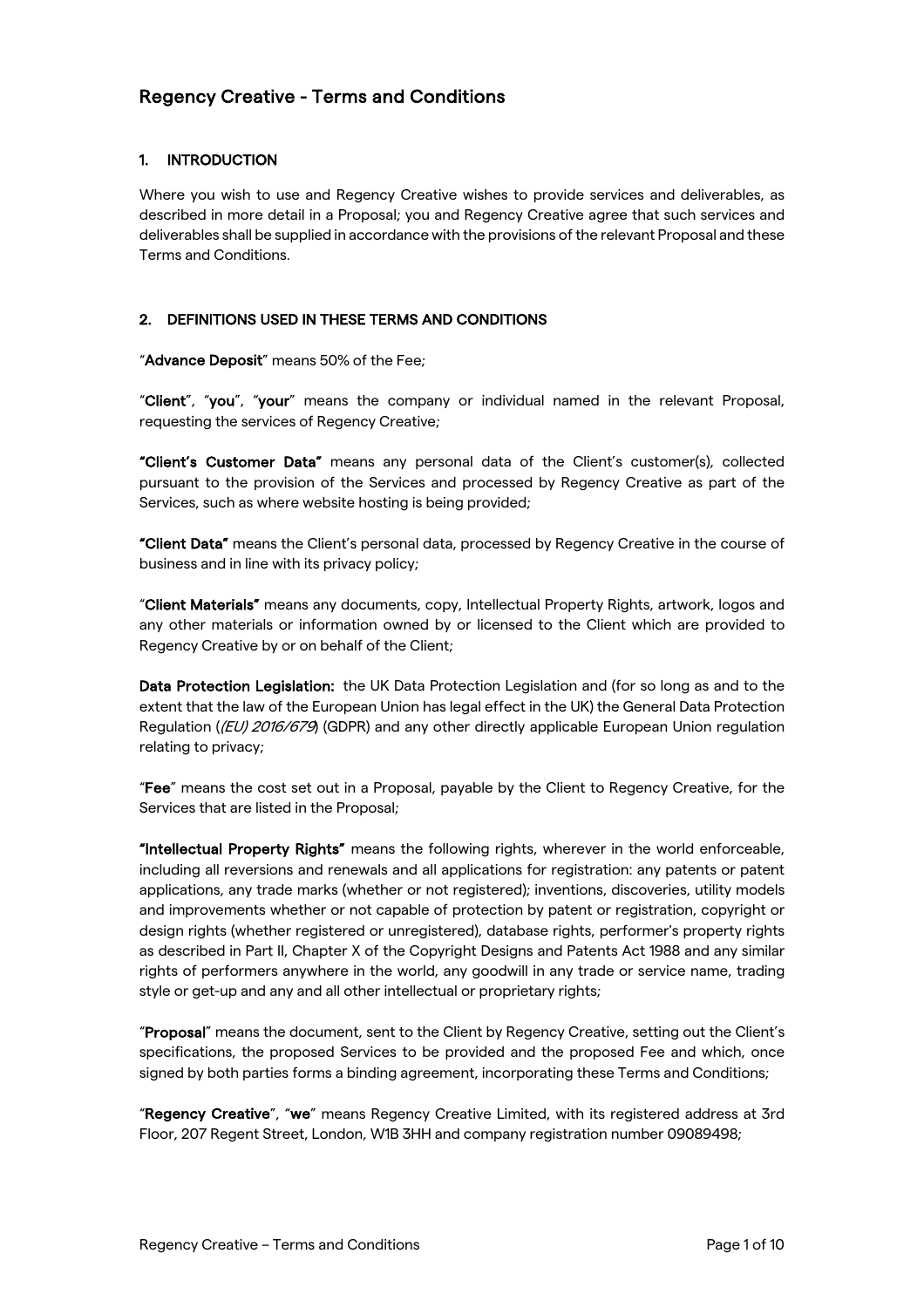"Regency Creative Own Materials" means software (including all programming code in object and source code form), methodology, know-how and processes and materials in relation to which the Intellectual Property Rights are owned by (or licensed to) Regency Creative and which are already in existence or created by or for Regency Creative outside of a client project and which are intended to be reused across its business;

"Services" means the Services to be supplied by Regency Creative under these Terms and Conditions, as set out in the relevant Proposal, and which may include (without limitation) website build, web hosting, domain registration, graphic design, photography, search engine optimisation and e-mail campaigns; and

UK Data Protection Legislation: any data protection legislation from time to time in force in the UK including the Data Protection Act 1998 or 2018 or any successor legislation.

## 3. APPOINTMENT AND SCOPE OF SERVICES

- 3.1 Quotes provided by Regency Creative are valid for 28 calendar days from the date of issue. Quotes are based upon the specification given by the Client and relate to the proposed Services set out on the quote.
- 3.2 The Client acknowledges and accepts that changes to their specification and requirements may result in additional charges and a revised quote.
- 3.3 Regency Creative will not be obliged to perform any work on behalf of the Client until (i) an agreed Proposal has been signed by both parties; and (ii) if requested as part of the quote, the Advance Deposit has been received by Regency Creative.
- 3.4 During the Term, Regency Creative shall perform the Services in accordance with the signed version of the Proposal. Additional services and an additional fee for these may be agreed from time to time in writing.

# 4. TERM

- 4.1 When the Client signs a Proposal, this confirms the Client's acceptance of these Terms and Conditions and this agreement shall commence on the date on which the signed Proposal is received by Regency Creative.
- 4.2 Regency Creative may be providing certain assets, such as a website, or may be providing Services over a longer term, such as web hosting.
- 4.3 Where Regency Creative is providing a fixed set of deliverables under this agreement, the term will end when testing is complete and the Client has approved, or is using, the deliverables of the Services. In the case of a website, the term will end at the end of the 28 day 'fix' period, described in Clause 7.3.
- 4.4 Where a longer-term Service is being provided, Regency Creative will specify an initial fixed term on the Proposal. This fixed term will automatically roll over into successive fixed terms, of equal length. The term will end when the Client notifies Regency Creative, in writing, at least 30 days before the end of the then current term, that they wish to terminate.
- 4.5 Any agreement may be terminated sooner in accordance with the terms of clause 15.

## 5. CLIENT OBLIGATIONS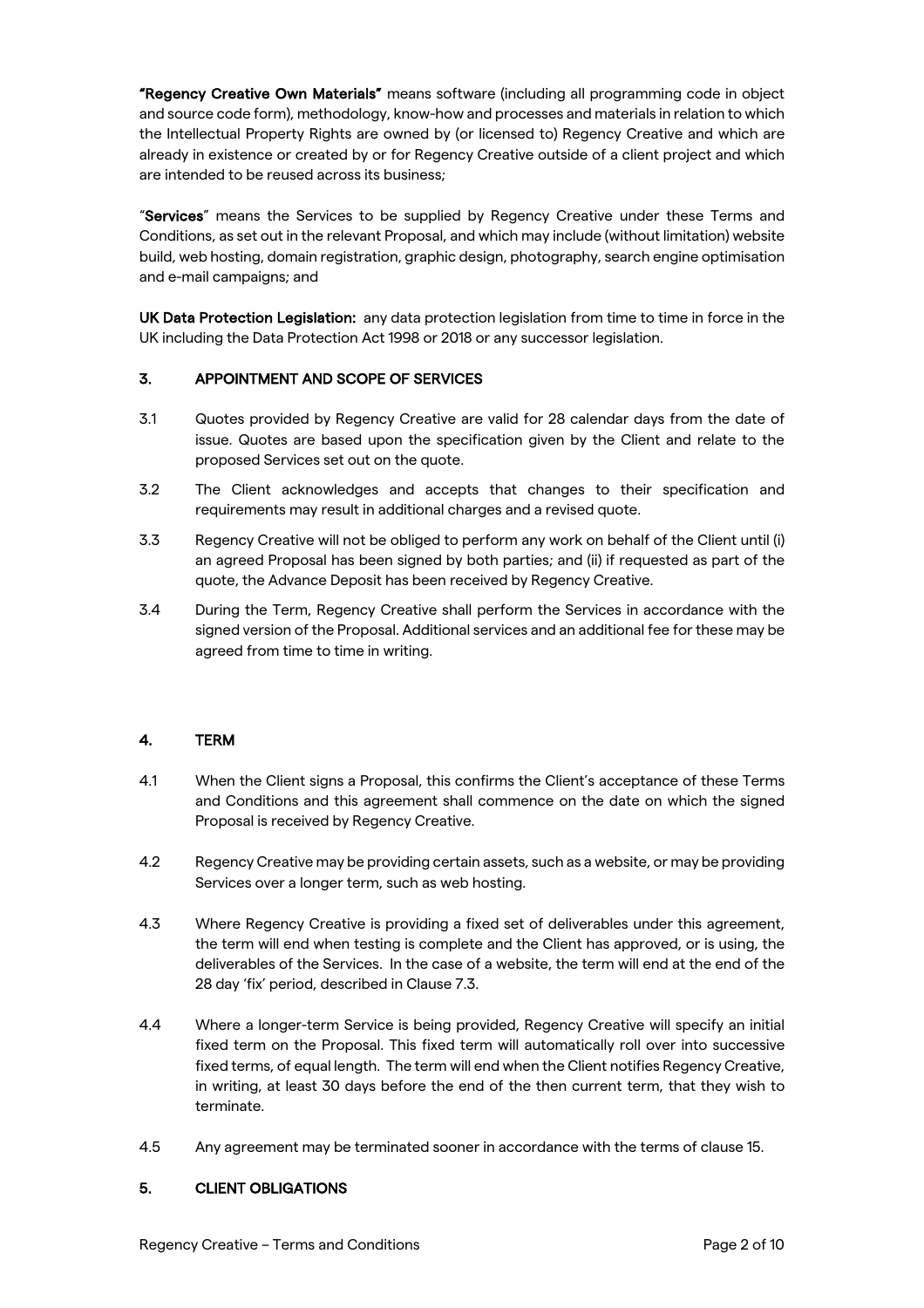- 5.1 The Client will give Regency Creative full and clear briefings as to its specifications for the Services.
- 5.2 The Client shall promptly supply Regency Creative with any Client Materials that are required for the provision of the Services.
- 5.3 The Client warrants and undertakes that:
	- (i) it has full power and authority to enter into this agreement and in doing so, it will not be in breach of any obligation to a third party;
	- (ii) it has all rights and licences in place to enable use by Regency Creative of all Client Materials and that the use of the same will not breach the Intellectual Property Rights of any third party;
	- (iii) the Client Materials comply with all applicable laws and regulations and are accurate including, without limitation, in relation to all facts around the Client's products and/or services.
- 5.4 If the Client does not fulfil its obligations under this agreement then, to the extent that such failure prevents Regency Creative from performing any of its Services, Regency Creative shall not be liable to the Client for the same.
- 5.5 Regency Creative reserves the right to refuse to handle any Client Materials that contain any material which:
	- (i) is unlawful or inappropriate;
	- (ii) contains pornographic content;
	- (iii) relates to religious or political organisations;
	- (iv) contains a virus or hostile program;
	- (v) constitutes harassment, racism, violence, obscenity, harmful intent or spamming; and/or
	- (vi) constitutes a criminal offence, infringes privacy or copyright.

# 6. INTELLECTUAL PROPERTY RIGHTS

- 6.1 Regency Creative acknowledges that ownership of Client Materials and ownership of all Intellectual Property Rights in any Client Materials shall remain vested in the Client or its licensors. The Client hereby grants to Regency Creative a non-exclusive licence to use the Client Materials for the purposes of providing the Services and the use set out in Clause 6.5.
- 6.2 Subject to Regency Creative receiving payment of the Fee, Regency Creative grants to the Client a licence to use (i) the material created pursuant to the Services (including, for the avoidance of doubt, any source code and images created for the Client); and (ii) the Regency Creative Own Materials for the purposes set out in the Proposal. For the avoidance of doubt, this means that if the Fee has not been paid, the Client may not use the deliverables of the Services.
- 6.3 In the event that the Client wishes to use the deliverables provided by Regency Creative (including the design files that comprise them) or the Regency Creative Own Materials in any way outside of the purpose for which they were created (for example to create internal documents or reports), the Client shall notify Regency Creative of the intended use. Regency Creative will confirm whether the same are available for the intended use and will advise the Client of the fee for such use. The Client may only use such materials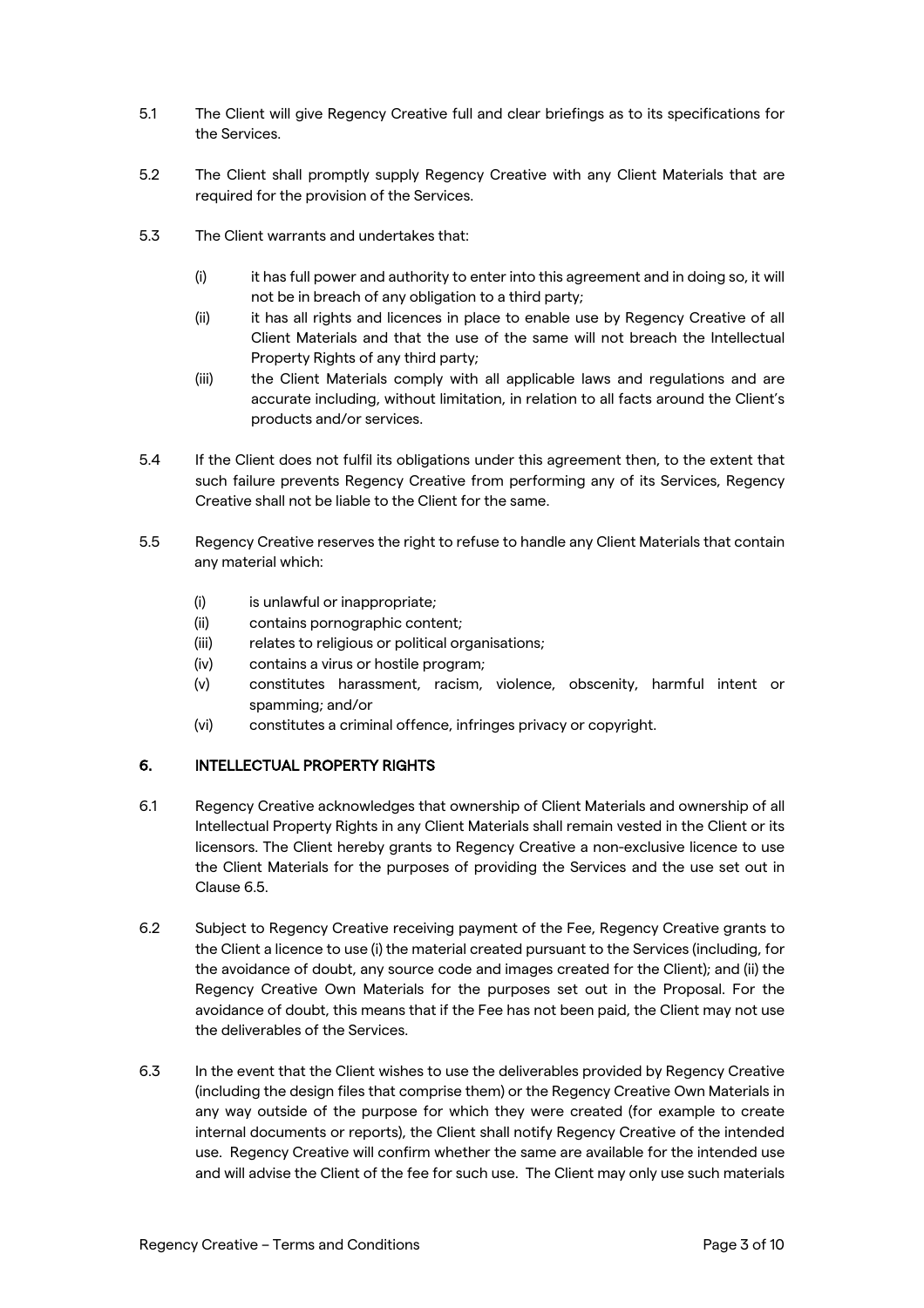for the additional use once the additional fee has been paid. The Client hereby indemnifies and keeps Regency Creative indemnified against any losses suffered by it as a result of the Client or its affiliates breaching any such restrictions.

- 6.4 Certain images and other materials provided by Regency Creative as part of the Services may have been purchased under licence from third parties, such as stock image suppliers. These materials, including images, are generally only licensed for a single use, such as use on a specified website, and may not be used in publicity material. It is the Client's responsibility to ensure that third party materials are only used for the purpose that they are provided. If the Client wishes to use any material that has been provided by Regency Creative for other purposes, it should contact Regency Creative for confirmation of whether this is permitted or whether an additional fee is payable for the additional use. The Client may only use such materials for the additional use once the additional fee has been paid. The Client hereby indemnifies and keeps Regency Creative indemnified against any losses suffered by it as a result of the Client or its affiliates breaching any such restrictions.
- 6.5 Regency Creative shall be entitled, during and after the Term, to use any deliverables from the Services and the Client name and logo in its marketing materials, for the purposes of promoting its work and its business.
- 6.6 For the avoidance of doubt, Regency Creative shall not be liable under or in connection with this agreement for any modifications, adaptations or amendments to any materials and/or deliverables that have been made by the Client or by a third party on the Client's behalf, nor in the event that any fault, error, destruction or other degradation in the quality and/or quantity of the deliverables arises due to the acts or omissions of the Client and/or its associates.

## 7. DESIGN SPECIFICATIONS AND FUTURE SUPPORT

- 7.1 Regency Creative makes every effort to design pages which display acceptably in the most popular current browsers, but cannot accept responsibility for pages which do not display acceptably in newer versions of browsers that are released after pages have been designed.
- 7.2 Regency Creative is not responsible for the Client's on-going web site promotion. Should the Client require the site to be promoted on an ongoing basis by Regency Creative, a separate Proposal must be agreed. The order in which websites are ranked in the natural search results is controlled by the search engines. While Regency Creative can optimise the Client's site, it is unable to make any guarantees about the success of any search engine optimisation.
- 7.3 A website is provided to and accepted by the Client as a fully functioning, completed work. Regency Creative warrants that the website will perform substantially in accordance with the Client's specification for a period of 28 calendar days from acceptance of the website by the Client. Therefore, Regency Creative will provide 28 calendar days of edits from the date that the Client accepts the website. Any additional support, following this 28 day period, can be provided upon request and for an agreed fee, charged in increments of 1 hour. No guarantee of future support is given unless an ongoing support package is negotiated.
- 7.4 Regency Creative cannot be held responsible for problems that develop on completed sites as a result of illegal activity such as hacks.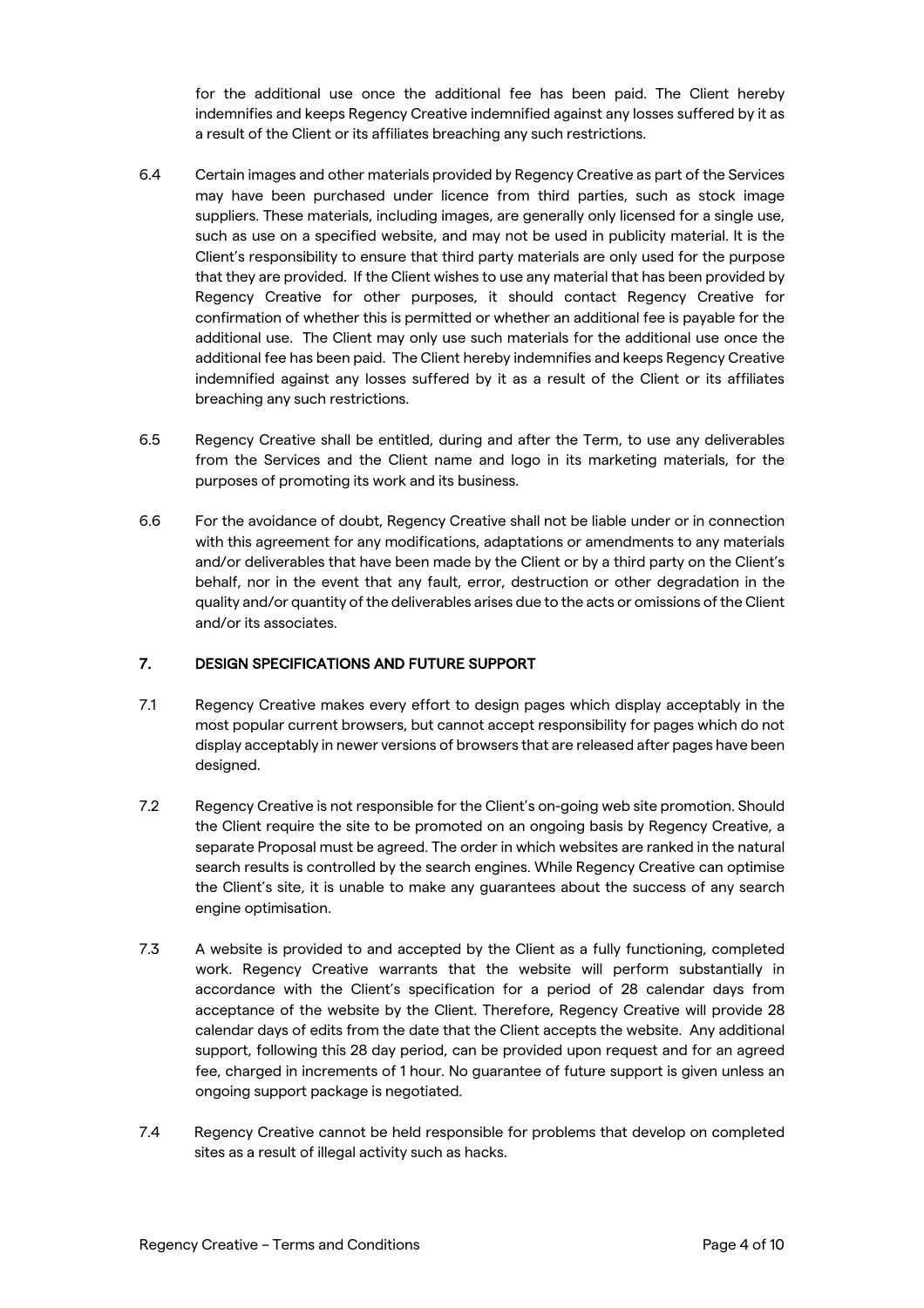# 8. COMPLIANCE WITH ECOMMERCE, ACCESSIBILITY AND OTHER REGULATIONS

8.1 Regency Creative designs websites in accordance with the Client's specification. It is the Client's responsibility to ensure that the website and its content comply with standing regulations. Regency Creative cannot accept responsibility for any failure to comply with regulations including, but not limited to, those related to accessibility, selling online, ICO EU cookie laws, GDPR or those related to a specific business or trade. Regency Creative can research these on the Client's behalf, upon request, but in any business where complex compliance issues exist, Regency Creative recommends that the Client takes independent legal advice.

# 9. PROVISION OF WEBSITE HOSTING AND EMAIL

- 9.1 While Regency Creative will use reasonable endeavours to ensure the integrity and security of the server and to make the server and Services available to Client at all times; they do not guarantee that the server will be uninterrupted, error-free and/or free from vulnerabilities, unauthorised users or hackers.
- 9.2 Regency Creative creates regular backups of the server but the Client should take out and maintain adequate insurance cover in respect of any loss or damage to information stored on the server.
- 9.3 The Client represents, undertakes and warrants to Regency Creative that it will use the website created and/or hosted by Regency Creative only for lawful purposes. In particular, the Client represents, warrants and undertakes that it will not use the server in any manner which infringes any law or regulation or which infringes the rights of any third party, nor will it authorise or permit any other person to do so.
- 9.4 The Client will not, either on its website or in its emails, post, link to or transmit:
	- (i) any material which is unlawful, threatening, abusive, malicious, defamatory, obscene, blasphemous, profane or otherwise objectionable in any way;
	- (ii) any pornographic material and nude images (apart from those for education and health purposes);
	- (iii) any material containing a virus or other hostile computer program;
	- (iv) any material which constitutes, or encourages the commission of, a criminal offence or which infringes any Intellectual Property Rights of any person; and/or
	- (v) anything that breaches laws of the country in which the website operates.

If such information is found, Regency Creative will be entitled to suspend the Client's account immediately.

- 9.5 The Client will not send bulk email whether opt-in or otherwise from Regency Creative's network. Nor will it promote a site hosted on the network using bulk email. Spamming is strictly prohibited. Regency Creative reserves the right to block the email address sending any unsolicited email.
- 9.6 The Client will not employ programs which consume excessive system resources, including but not limited to processor cycles and memory. Regency Creative reserves the right to remove any material which it deems inappropriate from the Client's website without notice. Regency Creative does not host Warez or illegal MP3 content.
- 9.7 If the Client exceeds their hosting package allowance, they will automatically be moved onto a hosting package that is more suitable for them on their next renewal date.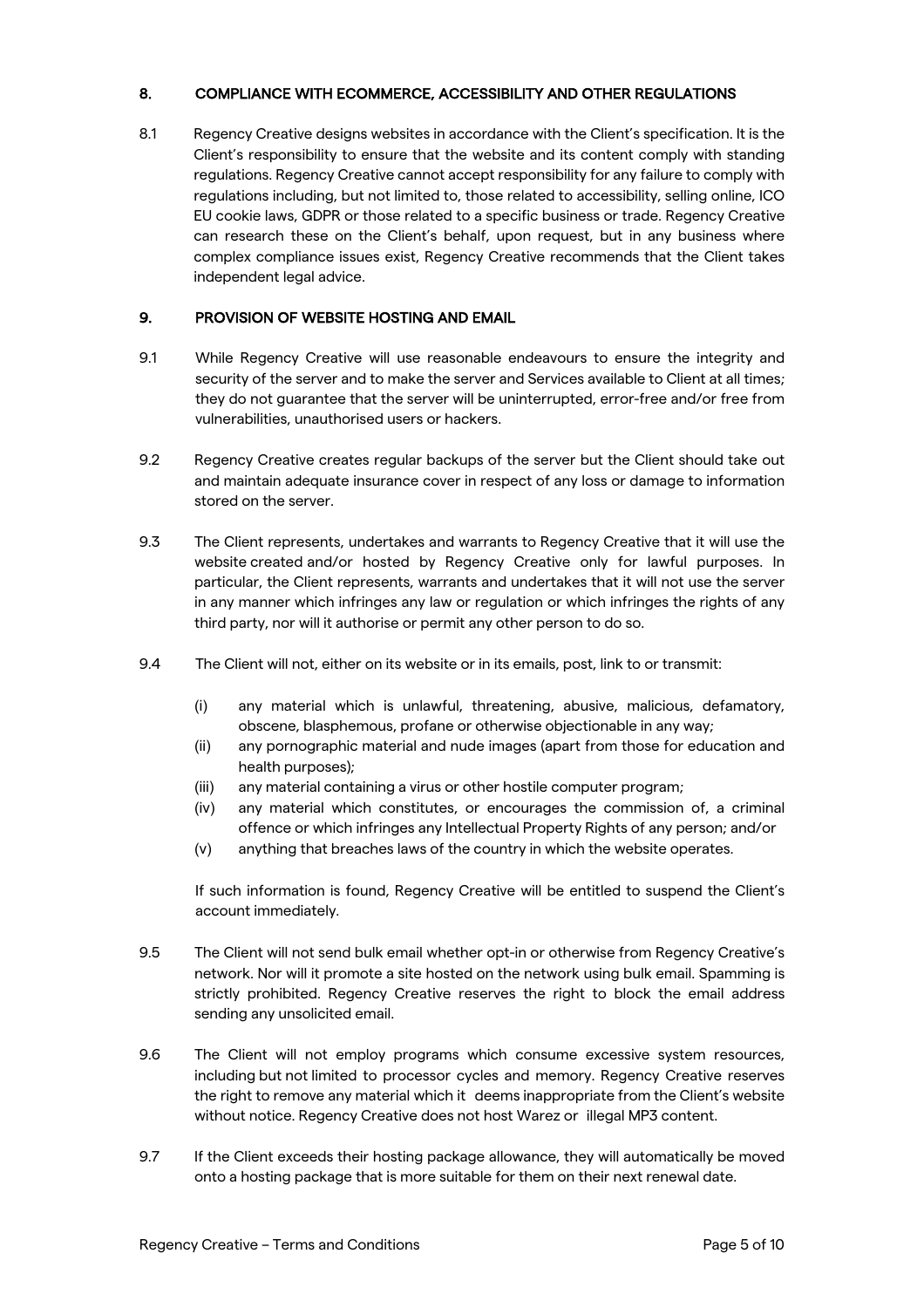- 9.8 The Client shall keep secure any identification, password and other confidential information relating to their account and shall notify Regency Creative immediately of any known or suspected unauthorised use of their account or breach of security, including loss, theft or unauthorised disclosure of passwords or other security information.
- 9.9 The Client shall observe the procedures which Regency Creative may from time to time share with them and shall make no use of the server that is, or can be reasonably assumed will be, detrimental to Regency Creative's other customers. The Client shall procure that all mail is sent in accordance with applicable legislation (including Data Protection Legislation) and in a secure manner.
- 9.10 Regency Creative shall not be liable for non-receipt or misrouting of email or for any other failure of email.

#### 10. DOMAIN REGISTRATION SERVICES

- 10.1 For the avoidance of doubt, this clause applies in addition to any specific instructions in a Proposal regarding domain name registration.
- 10.2 Regency Creative registers the domains using the details that the Client provides.
- 10.3 Regency Creative uses preferred suppliers to register all domain names. The Client should familiarise itself with the terms and conditions of the relevant supplier, which are linked to in the Proposal. It is a term of this agreement that the Client complies with that supplier's terms. Regency Creative will not be liable for any loss experienced by the Client as a result of the Client causing a breach of the supplier's terms and conditions.
- 10.4 Whilst Regency Creative can register the Client's domain name(s), the Client should keep a note of key dates in relation to maintaining future registration and renewal payments for their domain name(s). If the Client wishes to cancel a domain name registration, the domain name provider will have specific terms around when this cancellation must be received. It is the Client's responsibility to ensure that it has read and understood the cancellation provisions and to instruct Regency Creative to send a cancellation request in the form and at the time prescribed by the relevant domain name provider. Note that if a cancellation request is not received in time, the full registration amount may be charged.

## 11. PAYMENT

- 11.1 The Client must pay the Fee in one of the following ways:
	- (I) Bank Transfer The Client can find the bank details to make a transfer on their invoice.
	- (ii) PayPal In some cases the Client can pay their invoice via PayPal by using the 'Pay Now' link on their invoice.
- 11.2 For Services where the Client is committing to a fixed term contract, such as web hosting, the Client may be able to pay monthly, quarterly or annually. If this is an option, it will be set out on the relevant Proposal.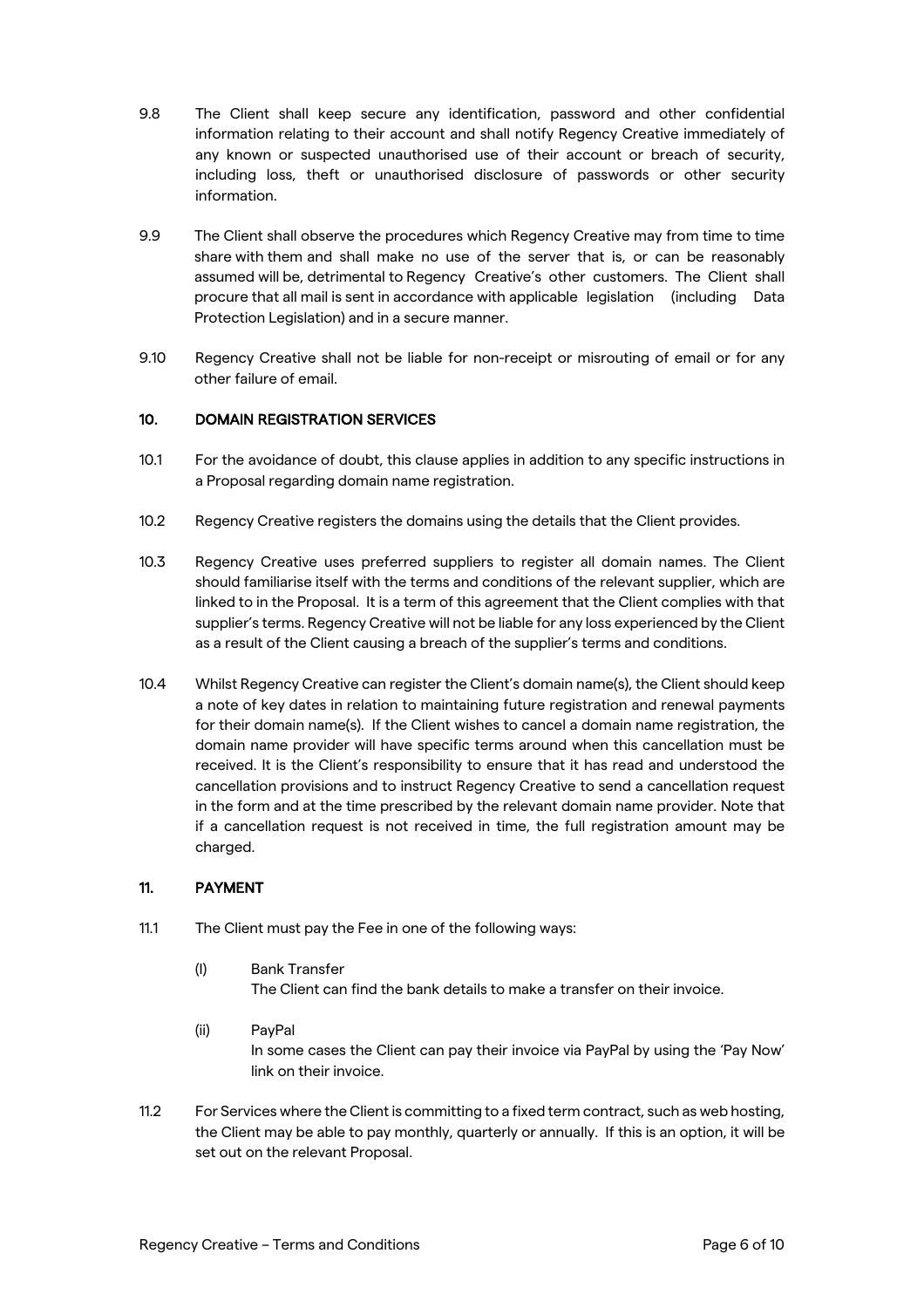- 11.3 Payment of the Fee (or any proportion thereof) is due within 28 calendar days of the relevant invoice issue date.
- 11.4 Where Regency Creative have created a website as part of the Services, full publication of the website will only take place only after full payment of the Fee has been received.
- 11.5 The Client will receive automated reminder emails and in some cases a phone call to remind them of outstanding payments if they are not received when due. If payment is still not received, the Client will be issued with a final reminder.
- 11.6 Accounts that have not been settled within 14 calendar days of a final reminder will incur a late payment charge of 10% of the amount outstanding. In addition, the Client will also be charged statutory interest at a rate of 8% above the base rate of the Bank of England, calculated from the due date up to the date of payment.
- 11.7 Any content on a Client's website may be removed if payment is not received when due. Once payment has been made, Regency Creative may charge a restoration fee to have the site restored.

# 12. PRIVACY POLICY

12.1 In providing the Services to the Client, Regency Creative will comply with its Privacy Policy that is available on its website at www.regencycreative.co.uk/privacy.

# 13. DATA PROTECTION

- 13.1 Both parties will comply with all applicable requirements of the Data Protection Legislation in performing their duties or exercising their rights under this agreement.
- 13.2 The parties acknowledge that for the purposes of the Data Protection Legislation, in respect of Client Data and Client's Customer Data, the Client is the controller and Regency Creative is the processor of such data. Regency Creative will process Client's Customer Data only for as long as it required to provide the relevant Services. Following expiry of these Services, Regency Creative will not retain this data and will either return or delete it.
- 13.3 The Client will ensure that it has all necessary appropriate consents and notices in place to enable lawful transfer of the Client's Customer Data to Regency Creative for the duration and purposes of this agreement.
- 13.4 Regency Creative shall, in relation to any Client Data and/or Client's Customer Data processed in connection with the performance of its obligations under this agreement:
	- (i) process that personal data only on the written instructions of the Client unless otherwise required by law (in which case Regency Creative shall promptly notify the Client);
	- (ii) ensure that it has in place appropriate technical and organisational measures to protect against unauthorised or unlawful processing of personal data and against accidental loss;
	- (iii) only transfer any personal data outside the European Economic Area if it has secured appropriate safeguards in relation to the transfer;
	- (iv) assist the Client, at the Client's cost, in responding to any request from a data subject (as defined in the GDPR);
	- (v) notify the Client without undue delay on becoming aware of a personal data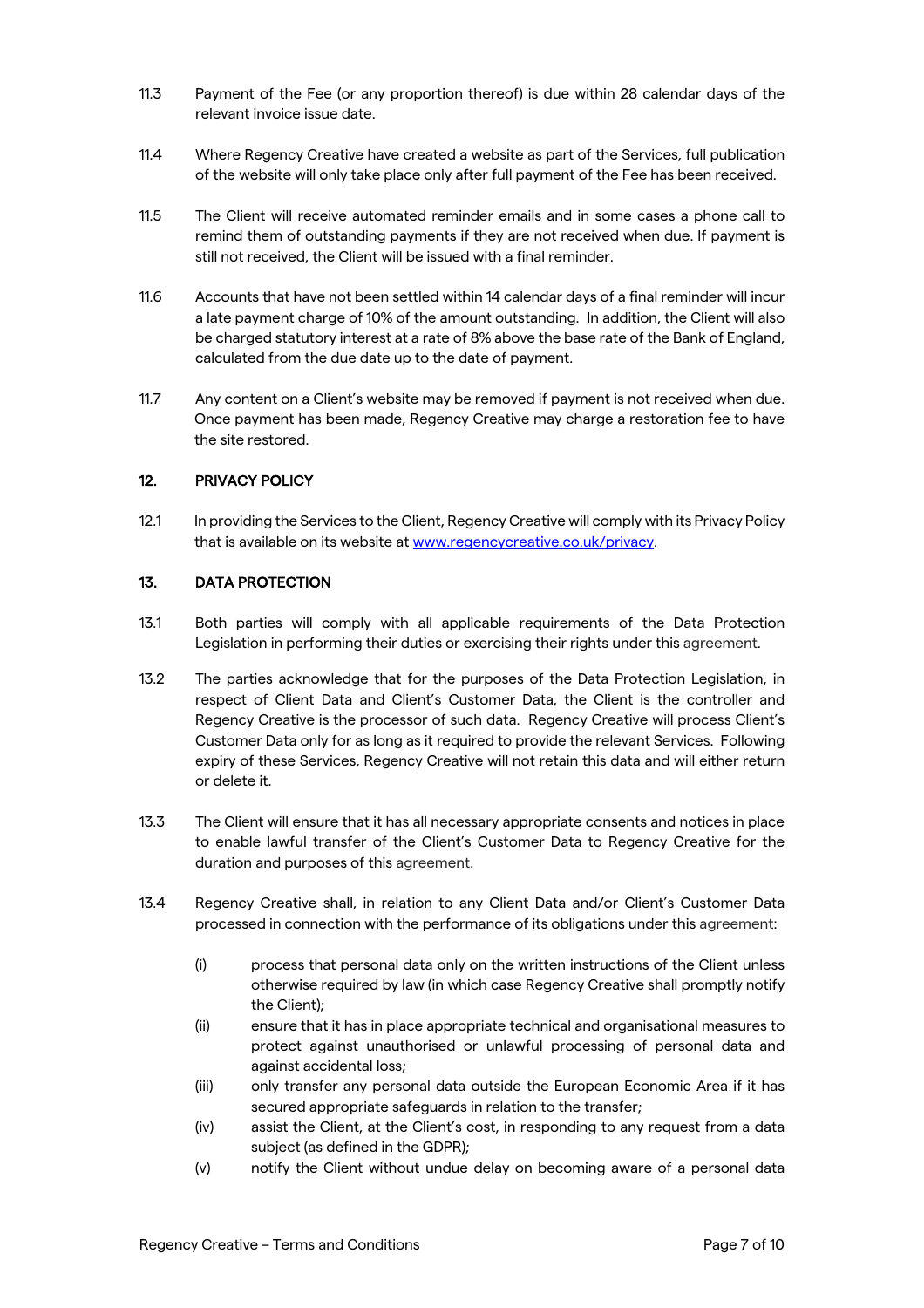breach that relates to the Client;

- (vi) at the written direction of the Client, delete or return personal data and copies thereof to the Client on termination or expiry of the agreement unless required by law to store the personal data; and
- (vii) maintain complete and accurate records and information to demonstrate its compliance with this clause.
- 13.5 Where Regency Creative appoints a third party to support it to fulfil the provision of Services, the Client hereby consents to Regency Creative appointing that company as a third-party processor of personal data under this agreement. Regency Creative confirms that it has entered or (as the case may be) will enter into a written agreement with the third-party processor. As between the Client and Regency Creative, Regency Creative shall remain liable for all acts or omissions of any third-party processor appointed by it pursuant to this clause, in so far as they relate to GDPR.
- 13.6 Where, in accordance with the provisions of Article 82 of the GDPR, both parties are responsible for the act, or omission to act, resulting in the payment of losses by a party, or both parties, then a party shall only be liable for that part of such losses which is in proportion to its respective responsibility.

#### 14. LIABILITY

- 14.1 Subject to clause 14.2, Regency Creative's maximum aggregate liability under or in connection with this Agreement, whether in contract, tort (including negligence) or otherwise, shall in no circumstances exceed 150% of the Fee.
- 14.2 Nothing in this Agreement shall exclude or in any way limit either party's liability for fraud, death or personal injury caused by its negligence or any other liability to the extent such liability may not be excluded or limited as a matter of law.
- 14.3 Subject to clause 14.2, in no event will either party be liable under or in connection with this agreement for:
	- (i) loss of actual or anticipated income or profits;
	- (ii) loss of goodwill or reputation;
	- (iii) loss of anticipated savings; or
	- (iv) any indirect or consequential loss or damage of any kind howsoever arising and whether caused by tort (including negligence), breach of contract or otherwise, whether or not such loss or damage is foreseeable, foreseen or known.

## 15. TERMINATION OF SERVICE

- 15.1 Regency Creative may terminate this agreement:
	- (i) with immediate effect by giving written notice to the Client if the Client fails to pay any amount due under this agreement on the due date for payment and remains in default 14 calendar days after being sent a final reminder; and
	- (ii) on 60 days written notice, for any reason.
- 15.2 Either party may terminate this agreement with immediate effect by giving written notice to the other if the other party commits a material breach of any other term of this agreement which breach is irremediable or (if such breach is remediable) fails to remedy that breach within a period of 21 calendar days after being notified in writing to do so.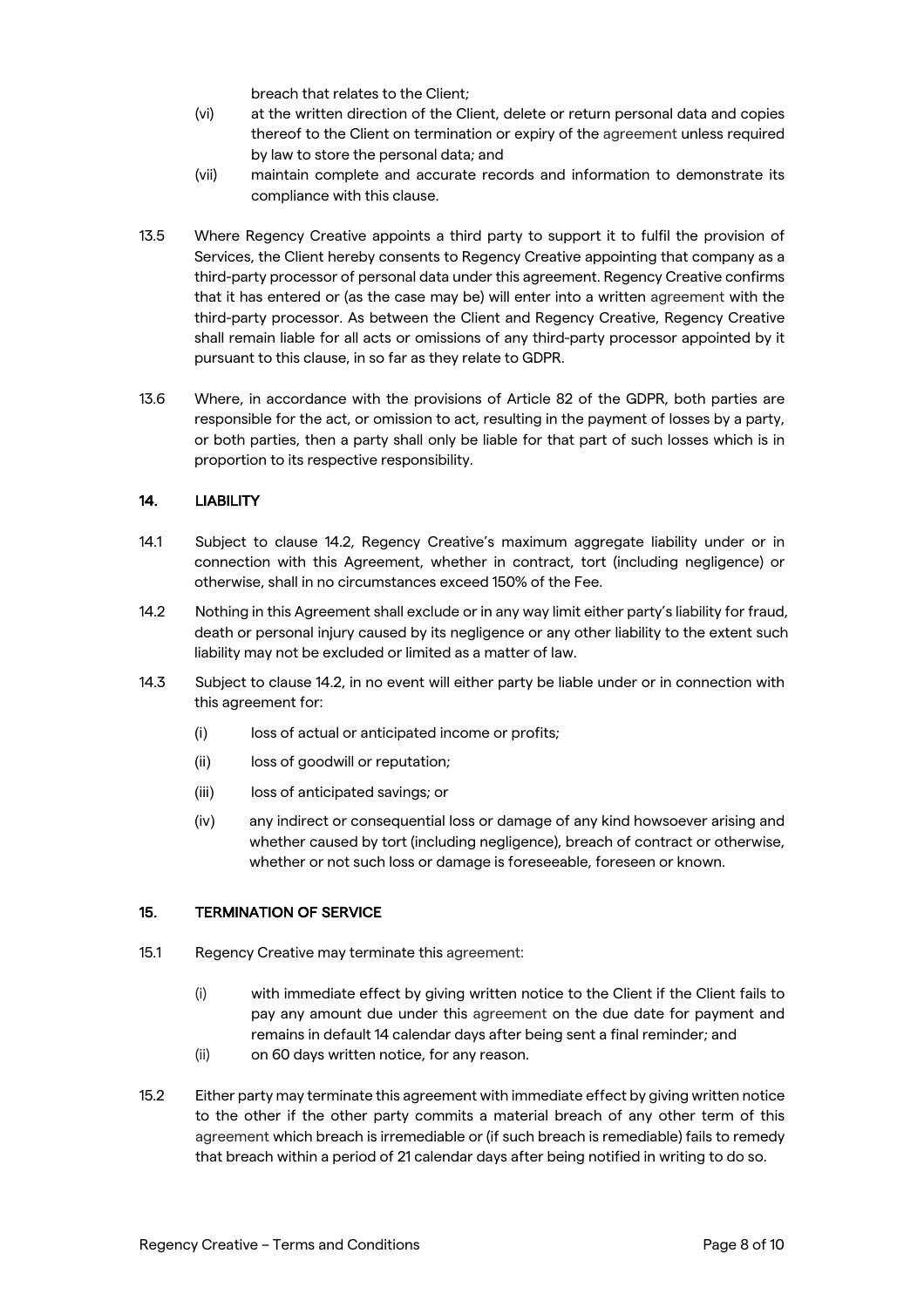15.3 The Client may request to cancel the production of a website, or part thereof, in writing. Regency Creative will take all reasonable steps to comply with any such request provided that Regency Creative is able to do so within its contractual obligations to any suppliers and/or other third parties. In the event of any such cancellation the Client will reimburse Regency Creative for all Fees up to the date of cancellation, together with any third-party charges or other expenses or costs incurred by Regency Creative or to which Regency Creative is committed.

## 16. GENERAL TERMS

- 16.1 Each party shall protect the confidential information of the other party against unauthorised disclosure by using the same degree of care as it takes to preserve and safeguard its own confidential information of a similar nature, being at least a reasonable degree of care.
- 16.2 Both parties shall comply with the Bribery Act 2010 and any guidance issued by any governmental department relating to such legislation.
- 16.3 This agreement constitutes the entire agreement between the parties and supersedes and extinguishes all previous agreements, promises, assurances, warranties, representations and understandings between them, whether written or oral, relating to its subject matter.
- 16.4 Each party agrees that it shall have no remedies in respect of any statement, representation, assurance or warranty (whether made innocently or negligently) that is not set out in this agreement. Each party agrees that it shall have no claim for innocent or negligent misrepresentation based on any statement in this agreement.
- 16.5 This agreement does not give rise to rights under the Contracts (Rights of Third Parties) Act 1999 to enforce any term of this agreement.
- 16.6 The rights of the parties to terminate, rescind or agree any variation, waiver or settlement under this agreement are not subject to the consent of any other person.
- 16.7 No variation of this agreement shall be effective unless it is in writing and signed by the parties (or their authorised representatives).
- 16.8 A waiver of any right or remedy under this agreement or by law is only effective if given in writing and shall not be deemed a waiver of any subsequent right or remedy
- 16.9 A failure or delay by a party to exercise any right or remedy provided under this agreement or by law shall not constitute a waiver of that or any other right or remedy, nor shall it prevent or restrict the further exercise of that or any other right or remedy. No single or partial exercise of any right or remedy provided under this agreement or by law shall prevent or restrict the further exercise of that or any other right or remedy.
- 16.10 Except as expressly provided in this agreement, the rights and remedies provided under this agreement are in addition to, and not exclusive of, any rights or remedies provided by law.
- 16.11 If any provision or part-provision of this agreement is or becomes invalid, illegal or unenforceable, it shall be deemed deleted, but that shall not affect the validity and enforceability of the rest of this agreement.